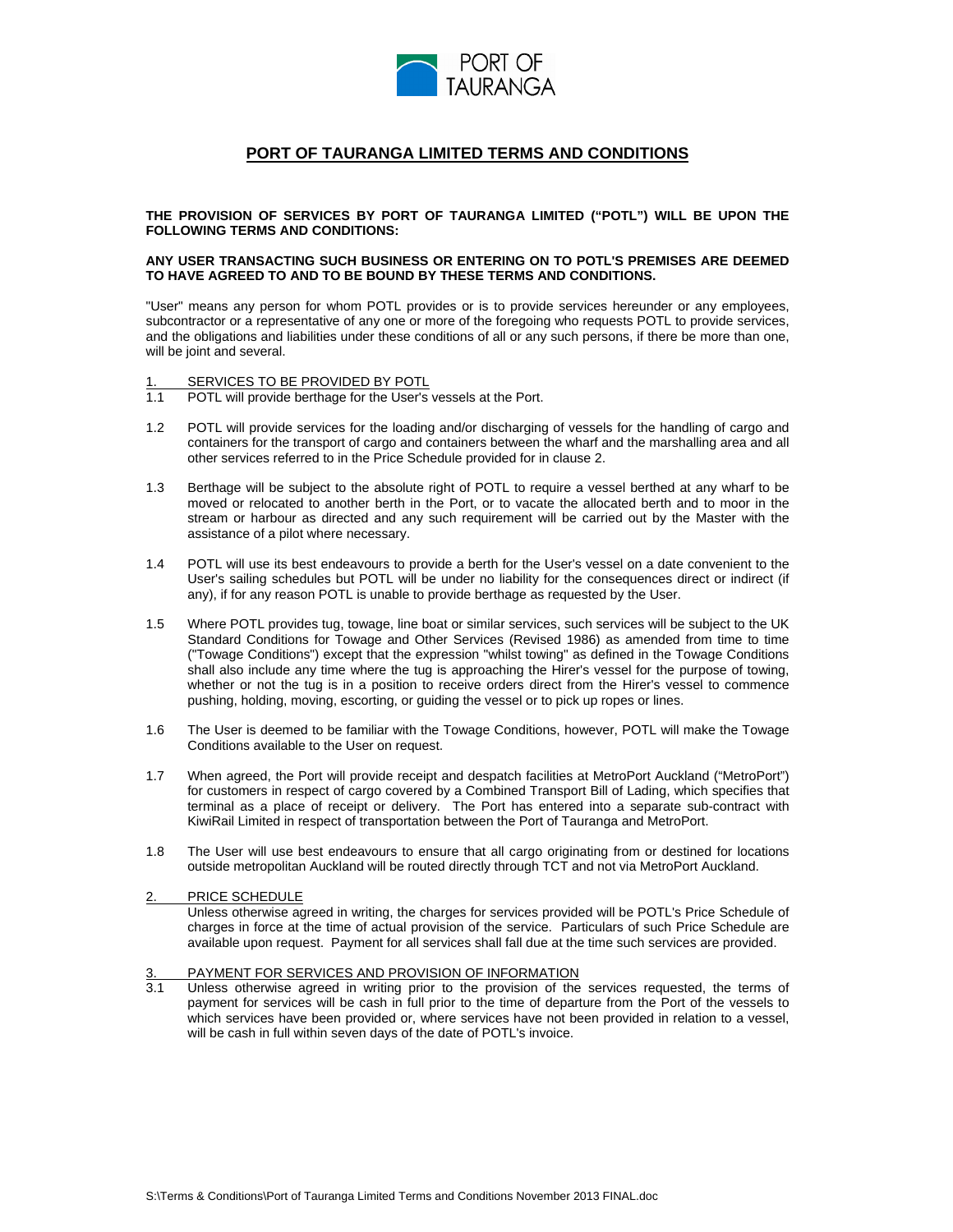

- 3.2 The User acknowledges that the personal information provided or obtained in support of any customer account will be held by POTL and will be used for the following purposes:
	- (a) to determine eligibility and terms for the provision of credit to the User;
	- (b) supplying the User with goods and/or services (including information relating thereto);
	- (c) enforcing debts and other legal obligations owing to POTL by the User; and
	- (d) disclosure to third parties (including credit agencies) associated with any of the foregoing purposes.
- 3.3 POTL reserves the right to pass any account onto debt collection agencies at the cost of the customer following a written warning of the same.
- 3.4 The User will ensure that sufficient information is provided to POTL to enable accurate and timely invoicing, including but not limited to: vessel details, consignee and shipper details, cargo movements, and cargo particulars and commodity details. This information must be provided to POTL prior to, or within 24 hours after vessel departure.
- 3.5 The User originally instructing POTL shall be primarily responsible for payment of all charges. Where there is a prior arrangement between POTL and the User to on occasion undertake special invoicing requirements, including but not limited to on-charging other persons and/or split invoicing, these requirements must be communicated to POTL prior to the vessel sailing. Where re-invoicing is required due to late, incorrect or insufficient communications of these requirements by the user, an administration fee will be applied up to 30 days following original invoice date, after which re-charges and other alterations will not be undertaken by POTL and it shall be the responsibility of the User to pay all charges.
- 3.6 In the case of a dispute or query in respect of an invoiced amount, the User must contact POTL within 30 days of the date of the invoice which gave rise to the dispute. The User may not withhold payment on an invoice in full due to a disputed portion of an invoice. The User mayreasonably withhold the portion of the invoice in dispute until resolved, but must make payment for the balance of the invoice in accordance with clause 3 of these terms.
- 4. LIEN
- 4.1 In addition to any other rights of lien or retention, POTL shall be entitled to have a lien on any cargo passing through or stored in POTL's wharves or premisesand any documents relating thereto for all sums payable to POTL for provision of services and for the cost of recovering the same and for that purpose shall have the right to sell the goods by public auction or private treaty without notice to the User. If on sale the goods or proceeds fail to cover the amount due and the costs incurred then POTL shall be entitled to recover the deficit from the User out of all cargo and containers presented to POTL by the User in the future.
- 4.2 POTL shall be entitled to retain possession of and prohibit from leaving its wharves any vessel until payment of all charges in respect of such cargo or vessel, or any previous cargo or vessel owned by the same person has been paid. For the purposes of this clause, cargo or vessels owned by a receiver of the owner or an associated person of the owner (as defined in Section OD8(3) of the Income Tax Act 2004) shall be deemed to be owned by the User.
- 4.3 As between POTL and the persons liable to pay charges POTL's lien and right to detain goods or vessels at law or hereunder shall apply notwithstanding that such goods may have left or never have been in POTL's possession.

#### 5. OBLIGATIONS AS TO CARGO

- 5.1 The User will ensure that all cargo and containers presented to POTL are properly packed and labelled, are in every way safe for carriage by sea or road or rail, do not exceed their rated gross capacity, are in a fit and proper condition to be handled or otherwise dealt with in the normal course of business by the equipment and operating procedures usually employed by POTL and comply with all applicable laws, orders, regulations or other requirements of a New Zealand government and all other local or government authorities whatsoever, and all requirements by any bills of lading applicable to any of the cargo and containers presented to POTL.
- 5.2 The User will comply with any rules and directions made from time to time by POTL in respect of the handling of dangerous, hazardous, and noxious goods and will also comply with any statute, statutory regulations or other legal requirement that may be in force whether prescribed by the New Zealand government or any international agency or institution, and also with rules, requirements or procedures set by owners of cargo as appropriate and in addition comply with all such procedures and rules as are considered current good operating practice.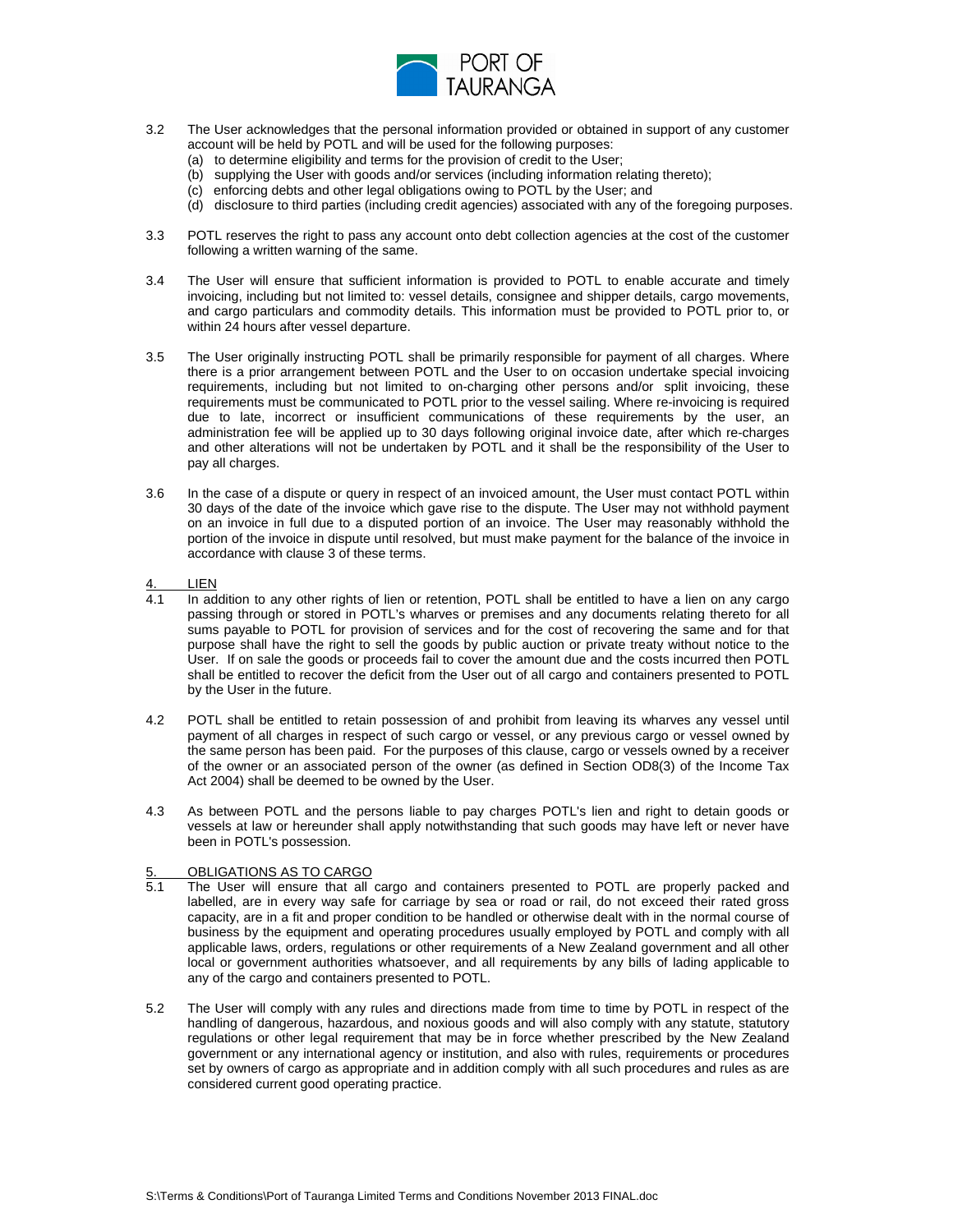

- 5.3 The User will comply with the documentation and procedures in respect of all operations as required from time to time by POTL.
- 5.4 The User undertakes not to arrive at the berth or wharf gate with any goods which are of a dangerous, inflammable, radioactive, or damaging nature without previously giving written notice of the nature of such goods to POTL and marking the cargo and the container or other covering on the outside as required by any laws or regulations which may be applicable indicating they require special care by POTL.
- 5.5 If POTL does not have knowledge of the arrival of goods of an inflammable, explosive, dangerous nature or character, POTL shall not be liable and such goods can be destroyed or removed or rendered harmless without compensation to the User and the User shall indemnify POTL against all loss, damage or expense arising out of such cargo being tendered for services to POTL.
- 5.6 If any User fails to remove any containers or cargo from the wharves within the time allotted for free storage as detailed in POTL's applicable Price Schedule then POTL may at its sole and unfettered discretion handle, remove, store or otherwise deal with such containers and cargo at the entire risk and expense of the User. If such containers or cargo are unclaimed during a reasonable time, or whenever in POTL's opinion the cargo will become deteriorated, decayed or worthless, POTL may at its discretion and without notice to the User and without prejudice to any other rights which they may have hereunder and without any responsibility attaching to them, sell, abandon, or otherwise dispose of such cargo or containers solely at the risk and expense of the User.

#### 6. LIABILITY REGIME **All and the set of the set of the set of the set of the set of the set of the set of the set of the set of the set of the set of the set of the set of the set of the set of the set of the set of the se**

- 6.1 **Liabilities of POTL:** POTL shall not be liable for any losses, damages or other injuries suffered by any person (all of which are referred to as "loss") except as follows:
	- 6.1.1 if the loss was caused by the negligence of POTL, its employees, agents or subcontractors (the proof of which negligence shall be on the claimant);
	- 6.1.2 any liability shall be limited to physical loss and there shall be no liability for special, consequential or other loss;
	- 6.1.3 such liability shall be subject to the provisions of clauses 6.2 (maximum liabilities of POTL), 6.4 (exclusions of liability) and 6.6 (notification of claims).
	- 6.1.4 all amounts of loss and damage referred to in this clause 6 including those referred to in the liability table are in New Zealand dollars and are GST inclusive.

#### 6.2 **Maximum liabilities of POTL:**

# **Subject to clause 7.2:**

- 6.2.1 the maximum liability of POTL to the User or any person claiming through the User ("maximum liability"); and
- 6.2.2 the maximum aggregate liability of all claims for loss or damage by whomsoever made arising out of any one event ("maximum aggregate liability"); and
- 6.2.3 the excess of any claim (which sum will be deducted from the amount payable by POTL for any loss or damage) shall be in accordance with the liability table set out below:

### **LIABILITY TABLE**

| Loss/Damage                  | <b>Maximum Liability</b>                                                             | Maximum   | Excess        |
|------------------------------|--------------------------------------------------------------------------------------|-----------|---------------|
|                              |                                                                                      |           |               |
|                              |                                                                                      | Aggregate |               |
|                              |                                                                                      | Liability |               |
| User's vessels and equipment | Lesser of reasonable cost of repair or market value                                  | \$200,000 | \$1,000       |
| Containers                   | Less of reasonable cost of repair or market value or:                                | \$100,000 | $\sqrt{$300}$ |
|                              | (i) refrigerated \$7,500                                                             | \$100,000 | \$300         |
|                              | (ii) insulated \$4,000                                                               | \$100,000 | \$300         |
|                              | (iii) other \$1,000                                                                  | \$100,000 | $\sqrt{$300}$ |
| Cargo                        | i) in a closed or sealed container \$5,000                                           | \$75,000  | \$300         |
|                              | (ii) on board a vessel \$750 per manifest tonne or part thereof $\parallel$ \$50,000 |           | \$300         |
|                              | (iii) elsewhere \$1,000 per tonne or part thereof                                    | \$50,000  | \$300         |
| Ancillary equipment          | Lesser of reasonable cost of repair or market value of \$7,000 \$40,000              |           | \$300         |

6.2.4 **Overall limit of liability NZ\$2,000,000.00**: POTL will in no circumstances whatsoever be liable to pay any costs, charges, expenses, damages, compensation or any other moneys whatsoever for any injury or loss caused in any manner whatsoever to any person or property in respect of the sum claimed or the aggregate of sums claimed under whatsoever cause of action or entitlement including the negligence of POTL, its employees, agents or subcontractors in respect of any one of the inter connected series of events, beyond the maximum aggregate sum of NZ\$2,000,000.00.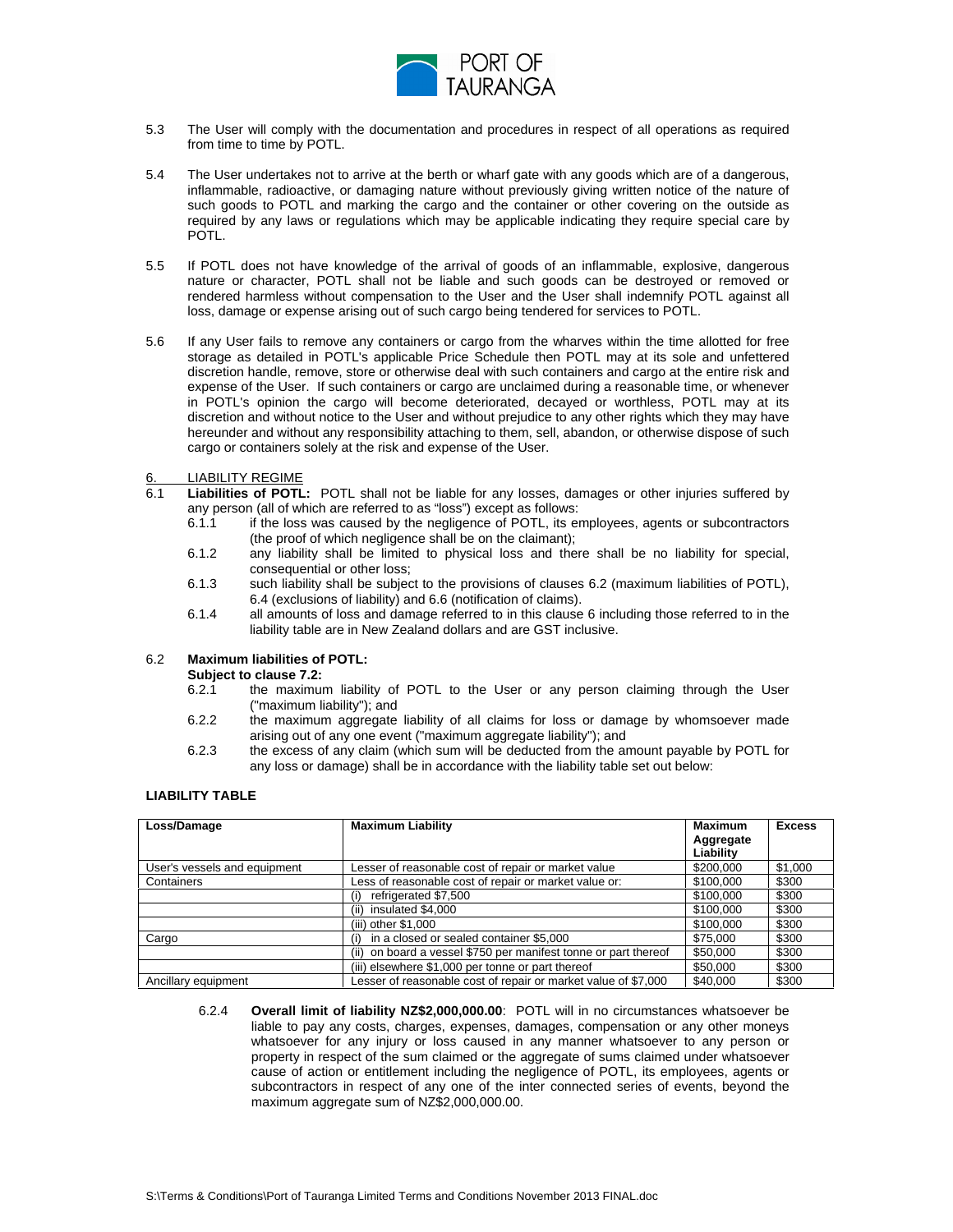

- 6.3 **User's liability:** The User will be liable for loss or damage caused to POTL where such loss or damage is caused by the breach of these terms or the negligence of the User, its employees, agents or subcontractors. or subcontractors. **Example 20** in the set of the set of the set of the set of the set of the set of the set of the set of the set of the set of the set of the set of the set of the set of the set of the set of the set of
	- 6.3.1 The User shall be liable for loss or damage caused to the POTL's container cranes where such loss or damage is caused by the negligence or fault of the User, its employees, agents or subcontractors, up to a maximum of \$NZ15,000,000 per crane.
	- 6.3.2 POTL shall bear the first \$NZ500 of any claim.
- 6.4 **Exclusions of liability:** Notwithstanding clauses 6.2 and 6.3 POTL will not be liable in any circumstances whatsoever:
	- 6.4.1 where the Towage Conditions so provide;<br>6.4.2 where any loss, damage, expense, accident
	- where any loss, damage, expense, accident or injury to any property or person has been caused wholly or principally by the failure of the User to comply with any of the conditions of this Agreement;
	- 6.4.3 where any loss, damage, expense, accident or injury to any property or person has arisen or resulted from unseaworthiness caused by want of due diligence on the part of the User to make the ship seaworthy, and to secure that the ship is properly manned, equipped and supplied, and to make the holds, refrigerating and all other parts of the ship in which cargo is carried fit and safe for their reception, carriage and preservation in accordance with the provisions of the International Hague Rules;
	- 6.4.4 for any demurrage, delay or other costs of transportation of any kind howsoever caused including the negligence of POTL, its employees, agents or subcontractors, but POTL will make every reasonable endeavour by liaison with the User, and its carriers and others to achieve the orderly transportation of cargo and containers to and from the Port;
	- 6.4.5 to pay any costs, charges, expenses, damages, compensation or any other moneys whatsoever for any injury or loss arising out of a failure by any person, whether or not an agent, employee or subcontractor of POTL to properly and adequately secure any cargo or container on any rail or road vehicle, and on any other form of transport;
	- 6.4.6 for any costs, charges, expenses, damages, compensation or any other moneys whatsoever for any injury or loss arising from any failure to inspect containers, any failure to note or report damage thereto, (whether apparent damage or not) or any failure to take steps necessary to protect the contents of any container and POTL undertakes no responsibility to inspect containers for damage or to report any damage to the User, but will make every reasonable endeavour to refer all apparent damage to containers to the User and to take any appropriate step necessary to protect the contents of any container noted to be damaged;
	- 6.4.7 for indirect, special or consequential loss or damage howsoever caused including the negligence of POTL, its employees, agents or subcontractors.
- 6.5 **User indemnifies POTL where liability excluded or liability is in excess of limits:** The User hereby holds POTL, its employees, agents and subcontractors, free and indemnified from and against all claims, suits, costs, charges, expenses (including all legal and Court expenses), damages, compensation or other moneys whatsoever ("the amount") in respect of all loss, damage, expense, accident or injury (whether direct, indirect, special or consequential) to the extent of the liability of POTL, its directors, employees, agents and subcontractors for the amount that has been excluded under clause 6.5 or any other clause hereof and to the extent that the amount exceeds the maximum liability, maximum aggregate liability or overall limit on liability under clause 6.2.

#### 6.6 **Notification of claims:**

- 6.6.1 For loss of or damage to cargo, POTL would be liable only if notice in writing of any loss or damage is given to POTL by the User at the time of the removal of the goods to the custody of the person entitled to delivery thereof, or, if the loss or damage be not apparent, within seven days of such time, and such removal shall be prima facie evidence of the delivery by the carrier of the goods as described in the bill of lading issued on such cargo.
- 6.6.2 For all other loss, damage, expense, or accident or injury POTL will be liable only if notice in writing is given to POTL by the User within 30 days after the date when the loss, damage, expense, accident or injury occurred.
- 6.6.3 If no such notice is given within the above period any claim will be deemed waived and absolutely barred.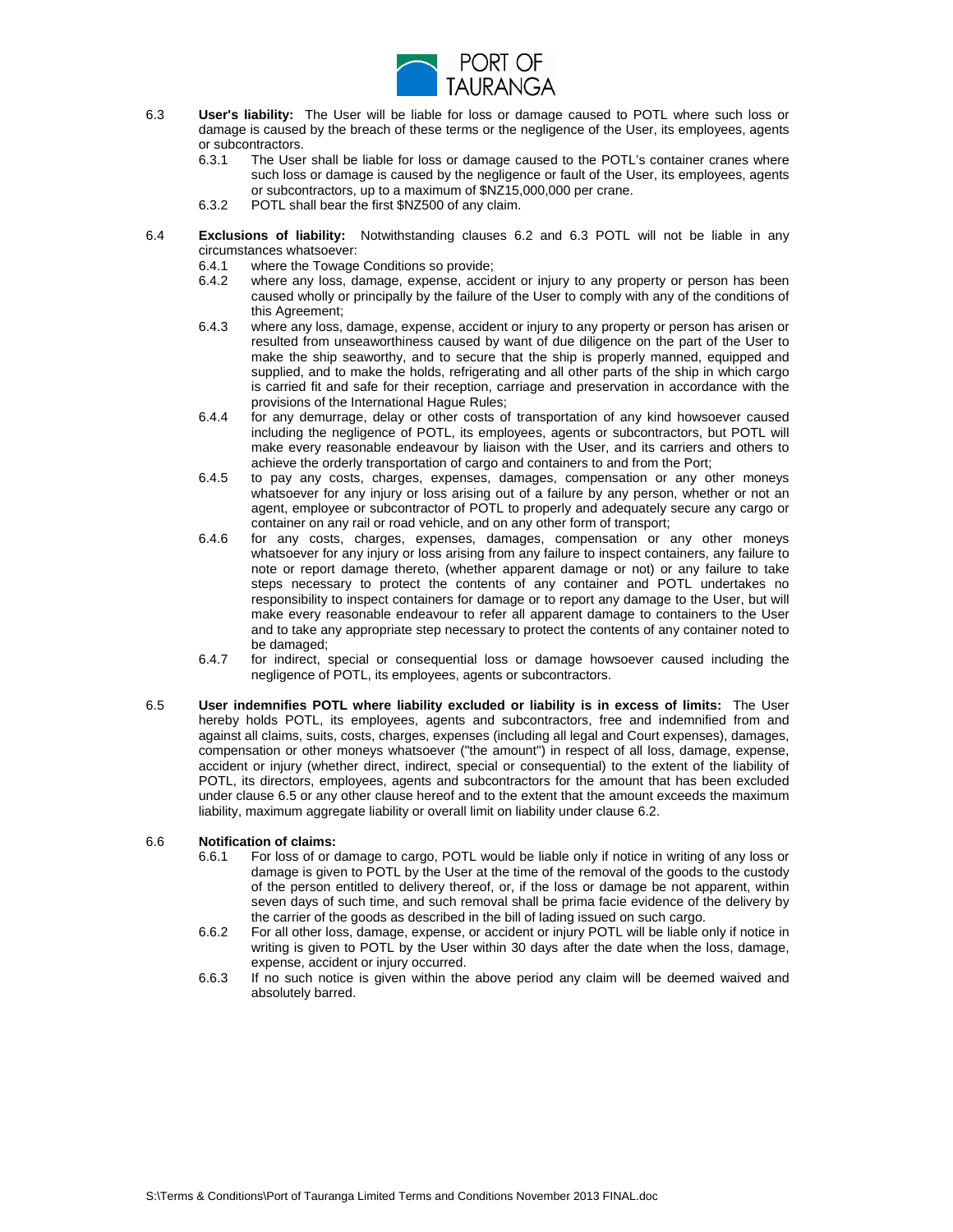

# 6.7 **Benefit of bill of lading and establishment of bills of lading:**

- 6.7.1 Without prejudice in any matter to the provisions and limitations contained in this Agreement, the User will incorporate in its bills of lading or other contracts of carriage to be issued on its cargo, or cargo carried or to be carried on any of the User's vessels a clause to the effect that POTL, its employees, agents and subcontractors will have the benefit of the provisions of any bill of lading or other contract of carriage and any limitation of liability provided therein and POTL for itself, its employees, agents and subcontractors hereby accepts such benefit.
- 6.7.2 Where cargo or container is received by POTL prior to the establishment of a bill of lading or other contract of carriage the benefit of the intended bill of lading or contract of carriage will apply in all respects (and in particular as set out in subclause 6.7.1 above) and will bind all persons interested in the cargo or container asthough such bill of lading or contract of carriage had then been established.
- 6.7.3 In respect of cargo to be received at MetroPort terminal for export or delivered to that terminal for import, the User shall ensure that the bill of lading applies to the land transport between Port of Tauranga and MetroPort.

#### 6.8 **User responsible for safe management:**

- 6.8.1 Nothing in these conditions contained or implied will affect the User's responsibility or duty to exercise due diligence for the safe navigation and proper management of the vessel including, without prejudice to the generality of the foregoing, stowage, trim and stability and operations of berthing, mooring, unmooring and unberthing. Any pilot on a vessel shall be the servant of the master of the vessel while carrying out pilotage duties.
- 6.8.2 The User warrants to POTL that it will at all times comply with its duties and obligations under the Acts and that it will not do or omit to do anything which breaches it or is likely to breach any duty or obligation under such Acts which is likely to result in enforcement proceedings or other penalties
- 6.8.3 The User undertakes and warrants to POTL that it will comply fully with all directions, requirements and instructions notified to it by POTL, in respect of health and safety or in respect of any duties or obligations of any person under the Acts. The User acknowledges that this may include producing, on demand, evidence that it is satisfying its obligations under the said Acts.
- 6.8.4 If at any time the User becomes aware that it is in breach, or is likely to be in breach, of any such duty or obligation, the User agrees to immediately notify POTL and follow all directions to avoid, remedy, or mitigate any such breach or anticipated breach.
- 6.8.5 The User will ensure that their agents, subcontractors and employees are aware of these conditions and will abide by them.

#### 6.9 **User environmental warranties:**

- 6.9.1 The User warrants to POTL that it will not do or omit to do anything or to use materials, substances or processes which breaches or is likely to breach any duty or obligation of the User or POTL under the Resource Management Act 1991 and/or the Maritime Transport Act 1994 (including subsequent amendments) or which is likely to result in the issue of an abatement order or enforcement proceedings under the Resource Management Act 1991.
- 6.9.2 If at any time the User becomes aware that it is in breach, or is likely to be in breach, of any of the warranties in clause 6.9 the User agrees to immediately notify POTL and follow all directions to avoid, remedy, or mitigate any such breach or anticipated breach.
- 6.9.3 The User will ensure that their agents, subcontractors and employees are aware of these conditions and will abide by them.
- 6.9.4 The User warrants to POTL that it will comply with the Tauranga District Plan and the Bay of Plenty Regional Plan, coastal and all other relevant plans, regulations and/or statutes with respect to noise.
- 6.9.5 The User warrants to POTL that it will comply with all other relevant statutes, bylaws, local authority and other regulations and statutes including but not limited to regulations and statutes relating to sound environmental practices in the handling of dangerous, hazardous or noxious goods.
- 6.9.6 The User agrees to indemnify POTL from and against all losses, costs, expenses, claims, demands, liabilities, damages, actions and proceedings suffered by or commenced against POTL which arise out of or in connection with the failure of the User, its agents, subcontractors or employees to comply with the provisions of clauses 6.8 and 6.9.
- 6.9.7 The User acknowledges that the provisions of clauses 6.8 and 6.9 shall not cast on POTL any duty to supervise, check, or issue directions to the User and that the User is solely responsible for ensuring that the relevant laws are complied with.
- 6.10 **Notification of damage:** POTL undertakes no responsibility to inspect containers for damage or to report any damage to the Shipping Line. While POTL will make every reasonable endeavour to refer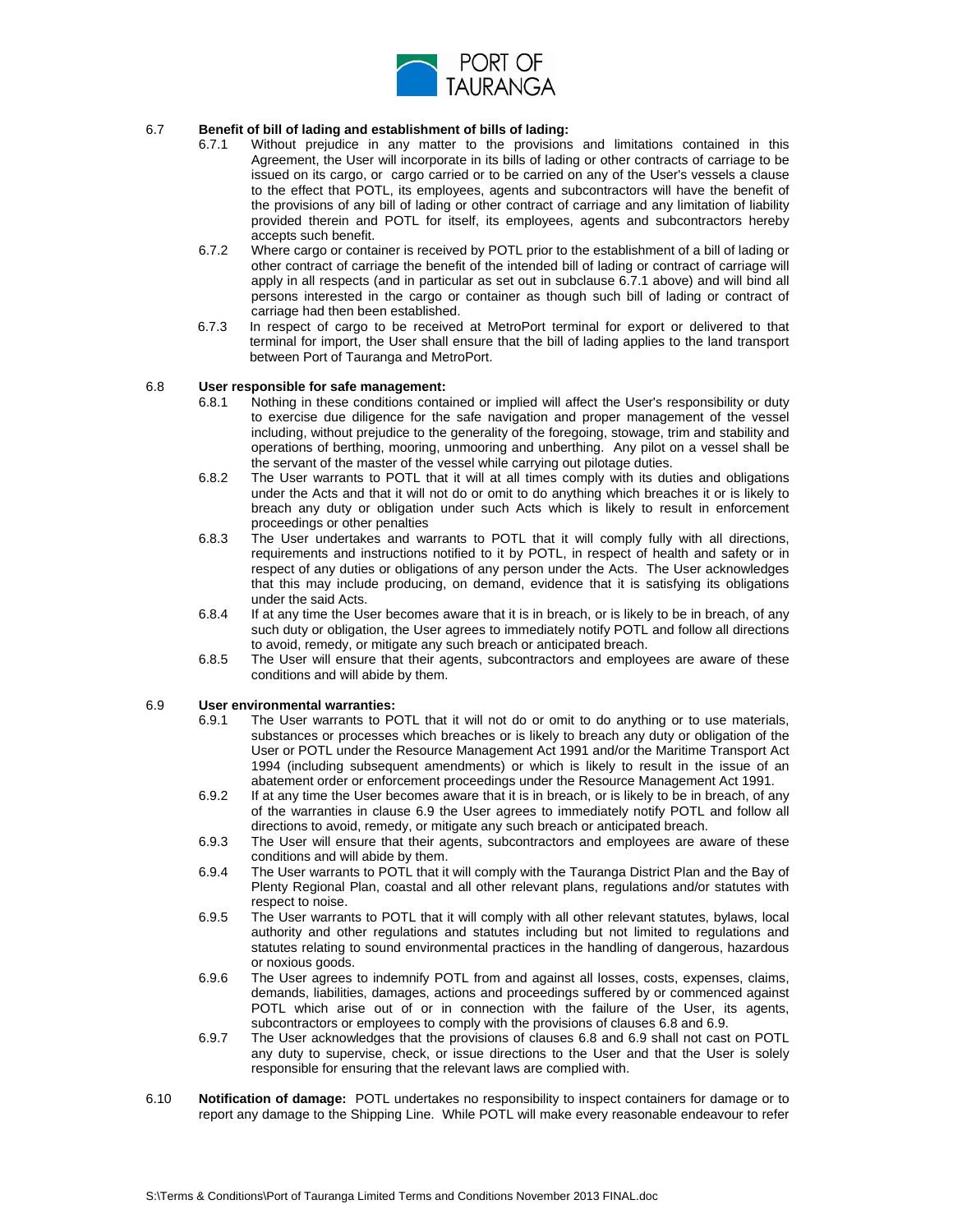

all apparent damage to containers to the Shipping Line and to take any appropriate step necessary to protect the contents of any container noted to be damaged, it shall not be liable in any manner for any costs, charges, expenses, damages, compensation or any other monies whatsoever for an injury or loss arising from any failure to inspect containers, any failure to note or to report damage thereto (whether apparent damage or not), or any failure to take steps necessary to protect the contents of any container.

- 6.11 **The User undertakes to enforce restraints and indemnifies POTL for liability in excess of limits:** The User undertakes to take all reasonable and prompt steps, if ever called upon by the Port on any particular occasion, to enforce and uphold the express and implied conditions limiting the liability of the carrier to the merchant under the User's bill of lading and to prevent the merchant or anyone claiming through or in connection with the merchant imposing or attempting to impose on the Port or any servant, agent or subcontractor of the Port any liability whatsoever for loss, damage or delay to any container or cargo carried by the User and the User hereby indemnifies the Port and any such servant, agent or contractor against the consequences of such claim.
- 6.12 **Removal of cargo from terminals:** If any cargo or container is not removed from the relevant Terminal within 30 days of deposit the Port may request the User to take action to remove the container, and if the User fails to do so the Port, after consultation with the User, handle, remove, warehouse or otherwise deal with such containers and / or cargo at the entire risk and expense (not including lost revenue) of the User and at its published tariffs for such services.
- 6.13 **Improper marking or inherent vice or quality of goods:** POTL shall not be liable for improper or insufficient or erroneous marking or addressing of any goods or cargo or container, inherent vice or quality of goods.

#### 7. GENERAL

- 7.1 The User will ensure that all subcontractors employed by it will co-operate with POTL and will comply with the security and traffic and health and safety precautions required by POTL at all times.
- 7.2 These conditions will be governed and interpreted in all respects in accordance with the laws of New Zealand and the parties hereto submit themselves to the exclusive jurisdiction of the New Zealand High Court.
	- 7.2.1 In the case of all other disputes whether involving a claim for any monetary sum or otherwise to the decision of the High Court of New Zealand.
- 7.3 POTL retains the right to nominate the service provider for all onboard labour services provided by its Tauranga Container Terminal at its sole discretion.
- 7.4 All notices under these conditions will be given by personal delivery or by ordinary mail or facsimile transmission:
	- 7.4.1 **To: Port of Tauranga Limited** Port of Tauranga Limited Salisbury Wharf Mount Maunganui Private Bag 12504 Tauranga Mail Centre Tauranga 3143 New Zealand Facsimile: (07) 572 8800
	- 7.4.2 To the User at any of the User's last known places of business whether in New Zealand or elsewhere or at the address of the User's last known agent in New Zealand and will be deemed to have been received two days after despatch by mail or on the day of despatch by<br>facsimile. facsimile.
- 7.5 If the User is carrying on business, the User represents and warrants that it is purchasing the services provided by POTL under these conditions solely for business purposes and POTL and the User agree that nothing in the Consumer Guarantees Act 1993 shall apply to the provision of such services to the User.

#### 8. MATTERS AFFECTING PERFORMANCE

If at any time the performance of the provision of services by POTL is or is likely to be affected by any hindrance, risk, delay, difficulty or disadvantage of whatsoever kind, whether or not the circumstances giving rise thereto existed or were anticipated at the time the provision for services was entered into, which cannot be avoided by the exercise of reasonable endeavours, POTL, whether or not the services have commenced, may treat the performance of this contract as terminated or varied to such an extent as necessary to complete the services.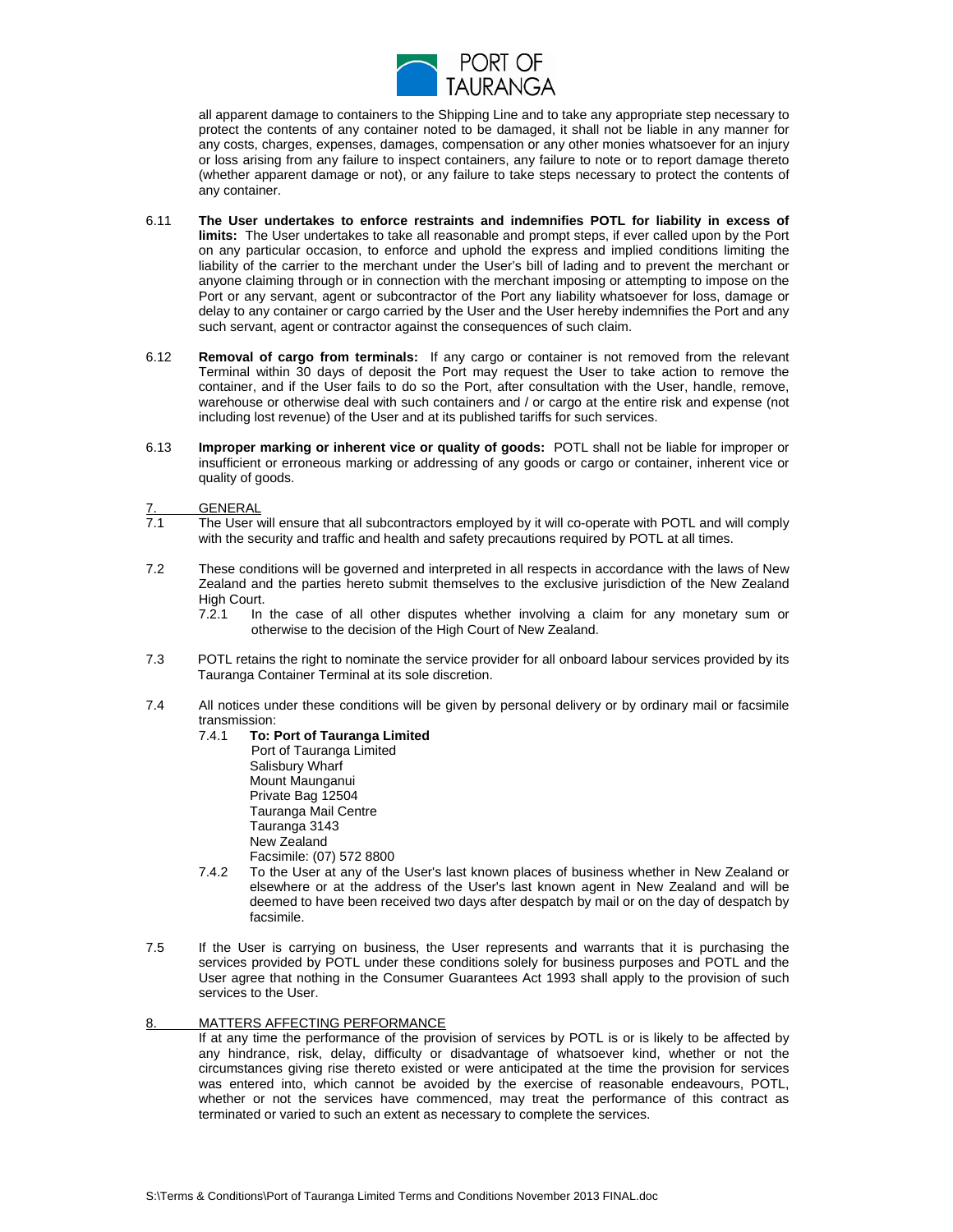

# 9. VARIATION OF TERMS

The terms of these standard conditions of provision of services may be varied by POTL from time to time by POTL altering them, and posting them on its website [\(www.port-tauranga.co.nz](http://www.port-tauranga.co.nz)), such variations will be deemed effective and accepted by the User 30 days after the alterations are made irrespective of whether notice of such alterations is actually received.

# 10. CONTRACTS (PRIVITY) ACT 1982

For the purposes of Section 4 of the Contracts (Privity) Act 1982 all provisions in this standard conditions of provision of services providing for exemption from the liability for, and indemnities in favour of POTL, its employees, agents are intended to be for the benefit of and enforceable by the employees and agents of POTL, including any benefits imported into this Agreement pursuant to clause 6.7. **Clause 6.7. Clause 6.7. Clause 6.7. Clause 6.7. Clause 6.7. Clause 6.7.** 

# 11. FORCE MAJEURE **A SERVICE OF A SERVICE OF A SERVICE OF A SERVICE OF A SERVICE OF A SERVICE OF A SERVICE OF A SERVICE OF A SERVICE OF A SERVICE OF A SERVICE OF A SERVICE OF A SERVICE OF A SERVICE OF A SERVICE OF A SERVIC**

- 11.1 Neither party shall be responsible for any complete or partial failure to perform or delay in performing or incorrect performance of any services, arising out of or contributed to by one or more of Act of God, storm, flood, fire or explosion, strikes, riots, civil commotions, lockouts, stoppages, restraints of labour of whatsoever nature or kind (whether actual or threatened), any other industrial or environmental action, war, civil war, hostilities, acts of terrorists, or any action or act whatsoever caused beyond the control of either party.
- 11.2 **Notice/Best Endeavours:** If a cause to which clause 11.1 applies arises, the partyaffected by the cause must immediately upon becoming aware of the cause, notify the other party in writing of the nature of, expected duration of, and the obligation affected by, the cause. Notwithstanding that any such cause arises, the affected party must use its best endeavours:
	- 11.2.1 To mitigate the effects of the cause on that party's obligations under this Agreement; and
	- 11.2.2 To perform that party's obligations on time despite the cause.

#### 12. DEFINITIONS (for the purposes of this Agreement and the Price Schedules)

- 12.1 "Cargo" means any goods, merchandise or other property whatsoever whether or not within a container in respect of which POTL provides or is requested to provide services hereunder.
- 12.2 "Consignee" means a person, firm or carrier to whom any goods are consigned.
- 12.3 "Container" means any article of transport, equipment (including lift, movable tank, flat or otherwise similar structure constructed to the specifications of an international standards organisation and having standards ISO means of top corner lifting).
- 12.4 "Dangerous" in respect of goods or cargo means goods or cargo, which, or the escape of which, could cause injury to persons, property or the environment and includes dangerous, hazardous or noxious cargo as defined, or in respect of which, particular care is required for in the Maritime Rules and/or in the International Maritime Organisation's Dangerous Goods Code and/or the Maritime Transport Act 1994 and/or any other relevant New Zealand legislation.
- 12.5 "Day" means the 24 hour period between midnight and midnight of any part thereof.
- 12.6 "Length overall" shall mean the length overall of the vessel and for the purposes of computing daily service charge shall include the length of wharf occupied by the vessel including any ramps used on the wharf. The what is a state of the whole contract the what is a state of the what is a state of the what is a state of the what is a state of the what is a state of the what is a state of the what is a state of the what
- 12.7 "Person" includes companies and any other corporate bodies.
- 12.8 "Port" means the wharves of Mount Maunganui and Sulphur Point and all their associated facilities owned by POTL.
- 12.9 "Price Schedule" means POTL's price schedule of charges in force at the date of provision of the services by POTL and posted on the POTL website [\(www.port-tauranga.co.nz](http://www.port-tauranga.co.nz)).
- 12.10 "POTL" means the Port of Tauranga Limited and includes its employees, agents and subcontractors.
- 12.11 "Subcontracting" means direct or indirect subcontractors and their respective employees and agents.
- 12.12 "Tonnes" or "tonnage" in respect of vessels shall mean a tonnage according to a vessel's certificate of registration.